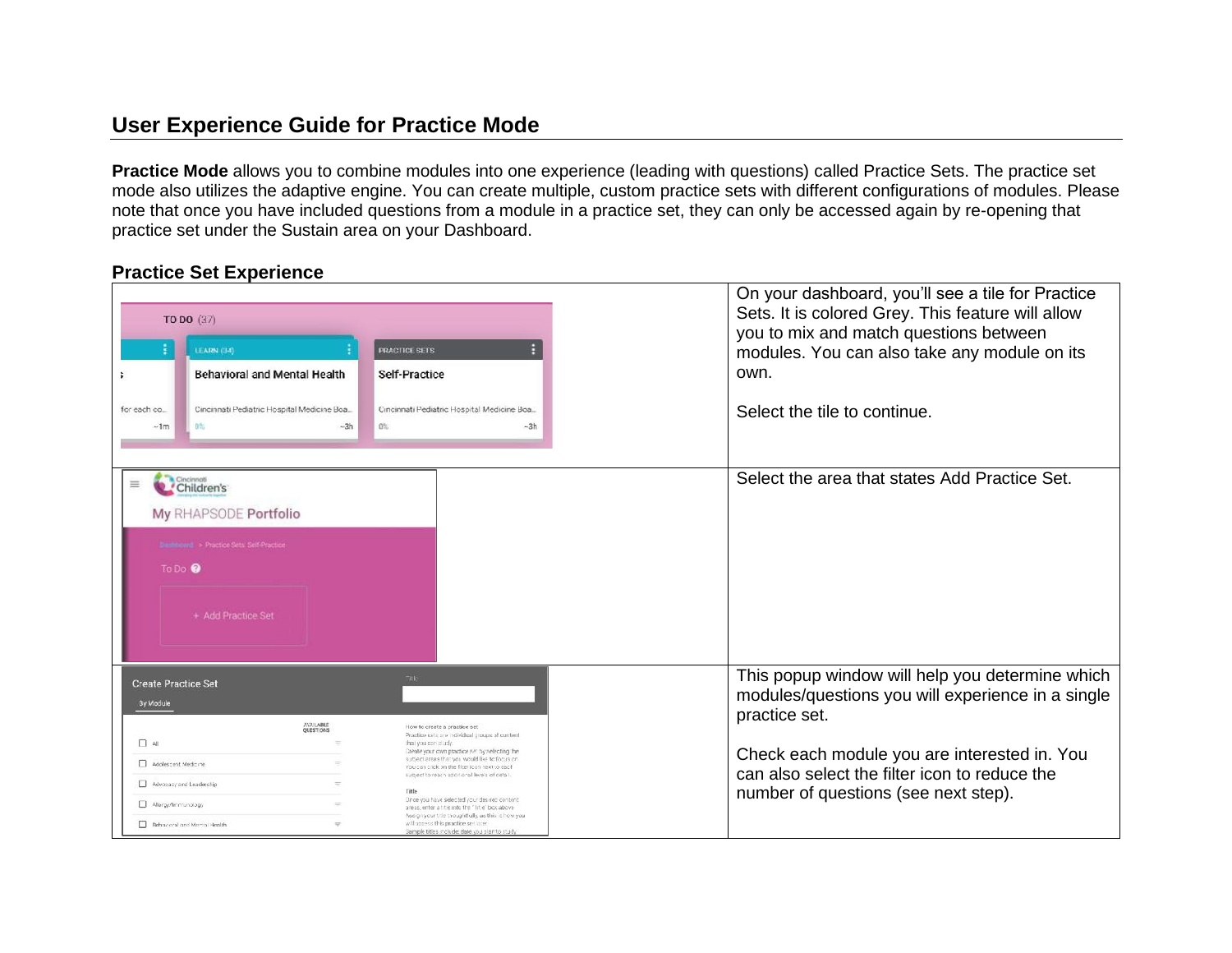|                                                                                                                                                                                                                                                                                                                                                                                 | Each practice set needs a title.                                                                                                                                                                                                |
|---------------------------------------------------------------------------------------------------------------------------------------------------------------------------------------------------------------------------------------------------------------------------------------------------------------------------------------------------------------------------------|---------------------------------------------------------------------------------------------------------------------------------------------------------------------------------------------------------------------------------|
|                                                                                                                                                                                                                                                                                                                                                                                 | Note: Once you have completed all the questions<br>from one module, you can't include them in a<br>new practice set, you'll have to return to the<br>practice set you included them in.                                         |
| Proofice acts are individual groups of<br>$20/20 =$<br>that you can study.<br>Create your own problee set by seles<br>this own that white popular by<br><b>Refine Your Choice</b><br>Solect Questions Randomly<br>Filter<br>$\Box$ 41<br>$\frac{4}{3}$<br>Unseen Questions<br>Missed Questione<br>Questions found 7<br><b>CONFIRM</b><br>CANCEL<br>latric Regnitatory Dispution | When select the filter icon, you'll be able to<br>choose a subset of questions or any unseen<br>questions from previous practice sets. When you<br>are ready with your selections, hit CONFIRM and<br>then CREATE PRACTICE SET. |
| Intitional > Proctice Sets: Self-Proctice<br>To Do <sup>O</sup><br><b>Practice Set 1</b><br>+ Add Practice Set<br>Cincinnati Pediatric Hospital M.                                                                                                                                                                                                                              | After you've created your practice set, a tile will<br>appear on your sub-dashboard that shows any<br>practice sets. You can return to the main<br>dashboard by selecting Dashboard above the<br>tiles.                         |
| <b>LEARN</b><br>0%<br>~10 <sub>m</sub>                                                                                                                                                                                                                                                                                                                                          | You can enter that practice set by selecting the<br>tile.                                                                                                                                                                       |
| Which of following is a social determinant of health?<br>CHOOSE THE CORRECT ANSWER<br>Pollution                                                                                                                                                                                                                                                                                 | Once you enter, you'll be in an experience driven<br>by the adaptive engine.                                                                                                                                                    |
| Family encagement<br><b>Prematurity</b><br>Physician implicit bias<br><b>THINK I KNOW IT</b><br><b>I KNOW IT</b><br><b>NOT SURE</b><br><b>NO IDEA</b>                                                                                                                                                                                                                           | (See User Experience Guide for Adaptive Mode)                                                                                                                                                                                   |
|                                                                                                                                                                                                                                                                                                                                                                                 |                                                                                                                                                                                                                                 |